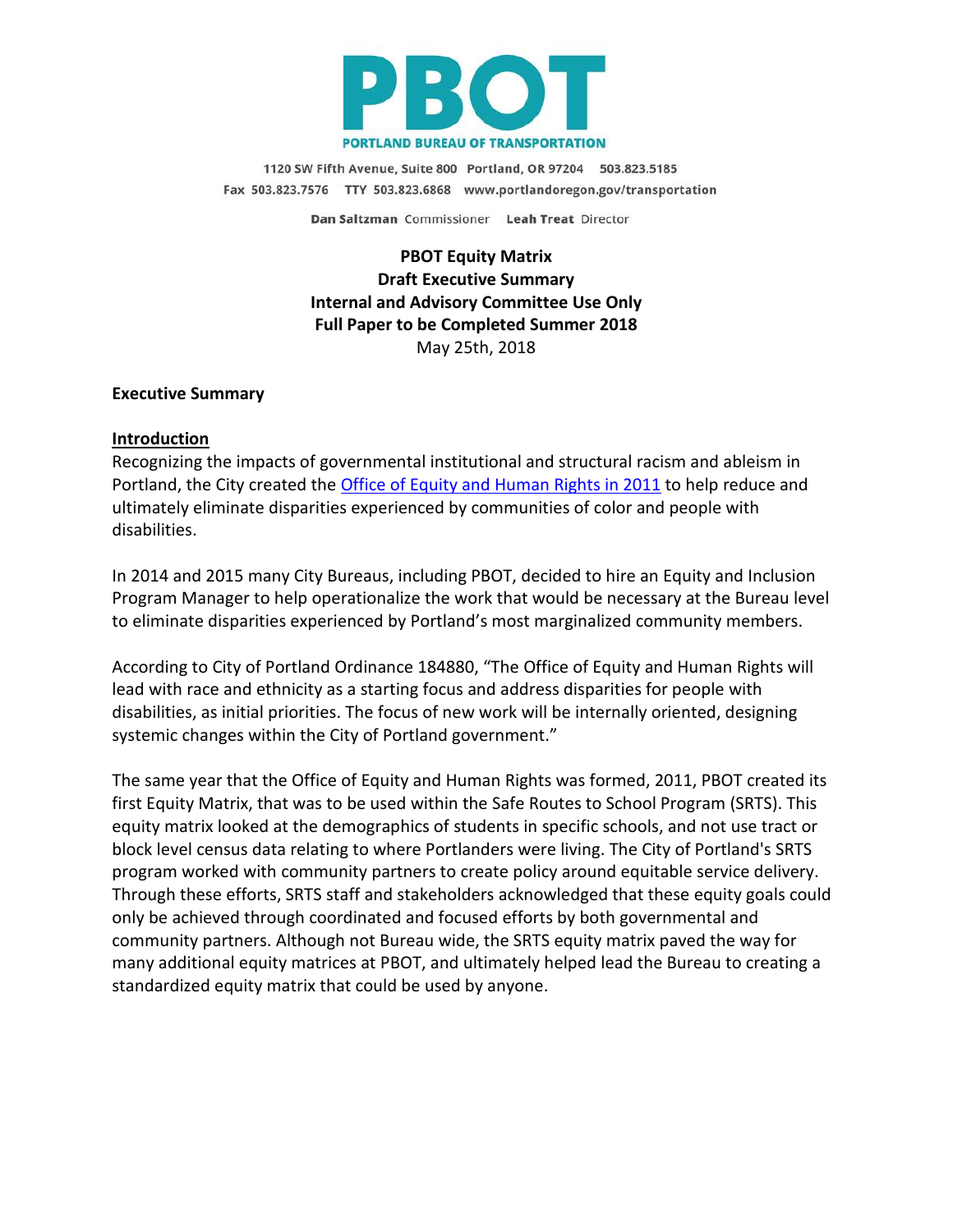In 2014 Signals and Streetlights contracted with the Coalition for a Livable Future to design an equity matrix that they could use for Portland's LED Street Light conversion process. This was also a stand-alone equity matrix that had a tailored purpose, and was only used on one project. The equity matrix design used tract level because the data was sourced from the Coalition for a Livable Future's Regional Equity Atlas, and this was their methodology.

The Portland Bureau of Transportation first recognized the need to incorporate equity measures into our large infrastructure decision making processes in 2014 with the Transportation System Plan (TSP) update. The TSP equity matrix uses track level data because the data sources originated from the Bureau of Planning and Sustainability's (BPS) work with the Opportunity/Vulnerability index, which was a complex index measuring displacement risk designed using the most accurate census data available.

In 2015 PBOT applied a TriMet designed equity matrix to their Vision Zero program, which was an index that used 10 different data points and was called the "Communities of Concern" matrix.

On July 8th, 2015, Council adopted [Citywide Racial Equity Goals and Strategies,](https://www.portlandoregon.gov/oehr/68111) and shortly after that PBOT recognized the need to create a standardized equity matrix that could be used broadly in the Bureau and in the City, and aligned with these goals and strategies.

### **Standardized Equity Matrix**

While PBOT was the originator of the standardized Equity Matrix at the City, we have been collaborating with the Bureau of Planning and Sustainability, the Office of Neighborhood Involvement, the Office of Equity and Human Rights (OEHR), Parks and Recreation, the Portland Housing Bureau, and with all the equity staff at the City who now span eight Bureaus.

The Equity Matrix was not only developed jointly with City Bureaus, but also included input from the Government Alliance on Race and Equity, Metro, PolicyLink and others, and is considered in beta format currently as we refine additional layers and usage.

The Bureau Director of OEHR was consulted twice in lengthy methodology meetings, and then select OEHR staff have been involved throughout. The OEHR Title II and Title VI Citywide Coordinator was consulted to ensure the Equity Matrix supported Civil Rights requirements.

#### **Data**

Every equity tool we now design supports the 2011 ordinance outlining that the City lead its equity initiatives with racial justice and disability justice principles. Using race and income as the key variables in an Equity Matrix is the most intersectional approach that continues to

Page 2 of 5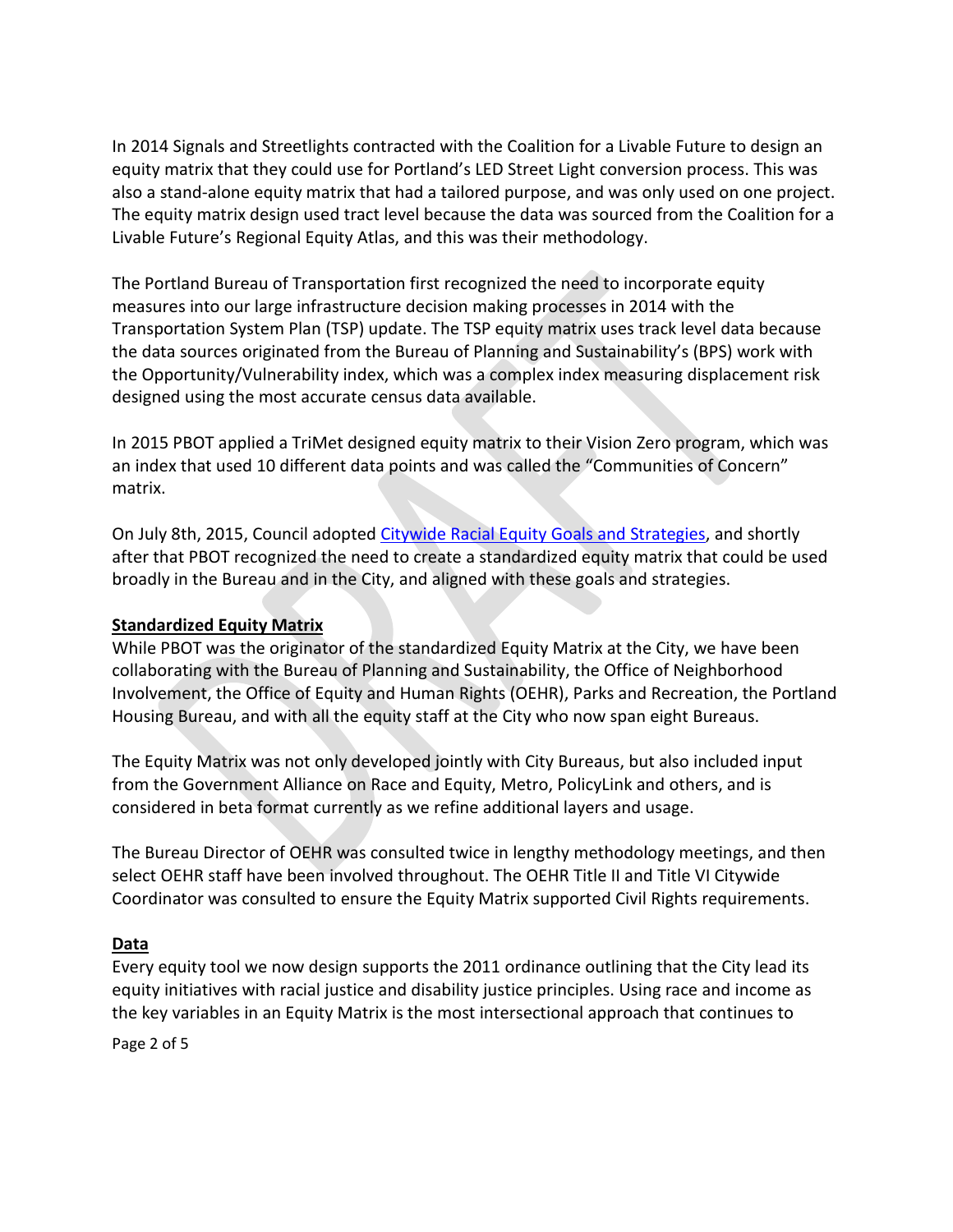center the needs of communities of color and people with disabilities. People with disabilities are over-represented in low income communities locally and nationally.

# **According to the [Poverty in Multnomah County Report:](https://multco.us/file/34343/download)**

"Persons with disabilities are overrepresented within the county's population in poverty: 12% of the county's population has a disability, while 19% of the county's population in poverty has a disability.["](https://multco.us/file/34343/download)

## **And;**

"National data indicate that persons with disabilities are more than twice as likely to be unemployed as the general population. Those who do have jobs tend to earn about two-thirds as much as the general population. These disparities are even more pronounced for persons of color with disabilities. For example, whereas the unemployment rate for all persons with disabilities nationally is 13.4%, the rate for African-Americans with disabilities is 20.8%.["](https://multco.us/file/34343/download)

## **According to the [2011 Office of Equity and Human Rights Ordinance:](https://www.portlandoregon.gov/oehr/index.cfm?&a=449202)**

"Portland has become more diverse. Communities of color and immigrant and refugee communities are growing. Today, approximately 1 in 2 students in Portland's public schools are students of color."

## **And;**

"Data presented by the Urban League of Portland's State of Black Oregon (2009), and the Coalition of Communities of Color's Communities of Color in Multnomah County: An Unsettling Profile (2010), shows that racial and ethnic disparities are pervasive and worsening over time. In poverty, employment and education measures, Portland's communities of color have outcomes between 15% and 20% worse than white communities."

## **And;**

"Data presented by the Portland Commission on Disability demonstrates that significant disparities for persons with disabilities, including 80% of persons with intellectual or mental disability have been sexually assaulted; persons with disabilities are twice as likely to be earning \$15,000 or less annually. The national average unemployment rate for persons with disabilities is 18%, though many sources report it may be as high as 70% for persons living outside of institutions. (Oregon Office of Investigations and Training annual Reports (2003,2010); the Attorney General's Sexual Assault Task Force findings (2009); Final Report" Best Practices for

Page 3 of 5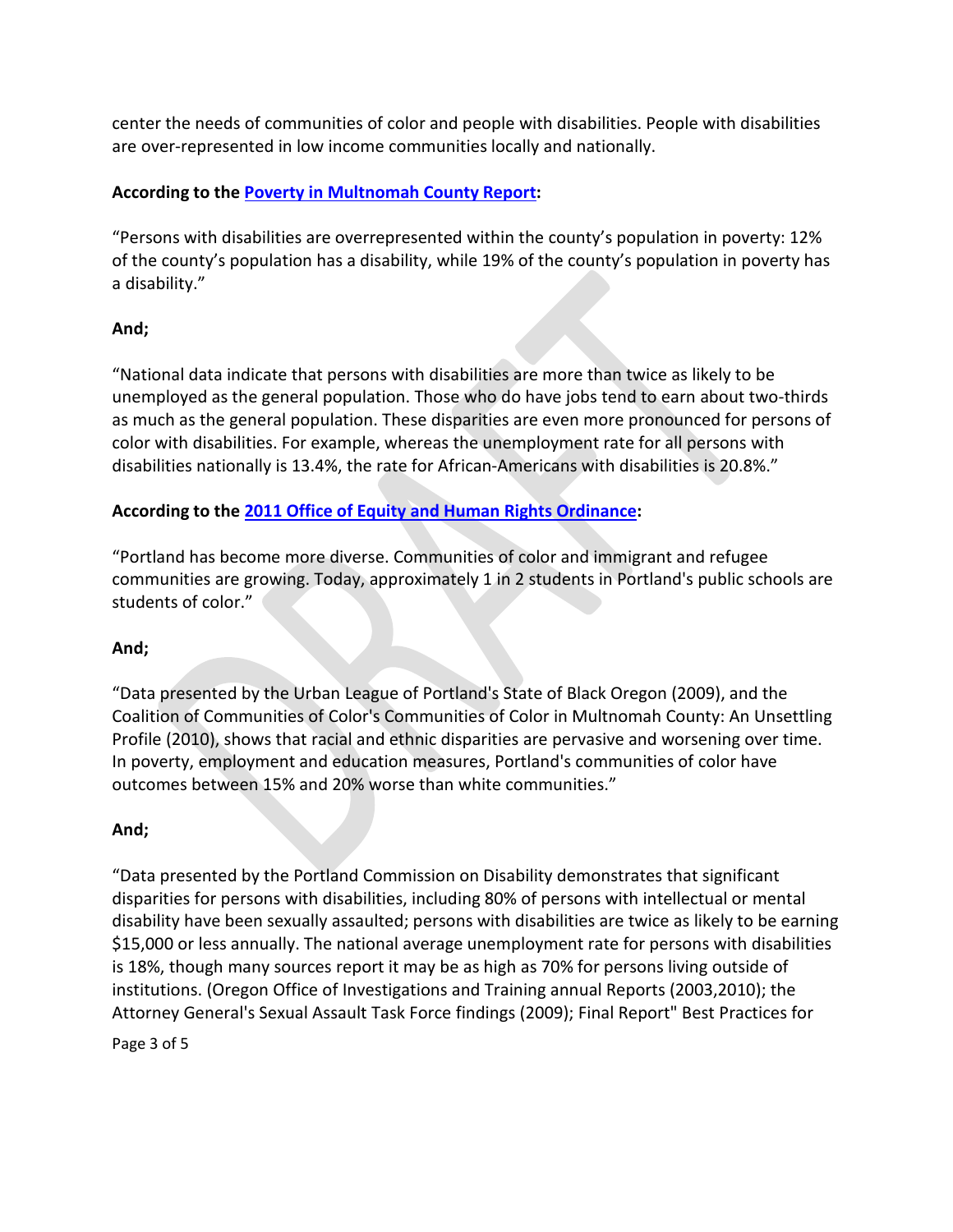the Employment of People with Disabilities in State Government", Equal Employment Commission (2005); and the National Adult Protective Services Association' s National Inventor (2008 -2010)."

## **And;**

"Data presented by the Coalition for a Livable Future's Regional Equity Atlas (2007) highlights demographic disparities across the Metro region, and shifts location of poverty and residences of communities of color between 1990 and 2000."

## **According to the [Disparities in Access and Opportunity for Persons with Disabilities in](https://www.northwesthealth.org/resource/2014/2/3/disparities-in-access-and-opportunity-for-persons-with-disabilities-in-portland)  [Portland White Paper:](https://www.northwesthealth.org/resource/2014/2/3/disparities-in-access-and-opportunity-for-persons-with-disabilities-in-portland)**

"Gathering data on persons with disabilities has some unique challenges. First, while various agencies collect data across different sectors, there is no common definition of disability. Second, we cannot track trends because the American Community Survey (ACS), which collects disability data for the US Census, has revised its disability questions several times over the past decade. The ACS website acknowledges, "the new ACS disability questions should not be compared to the previous ACS disability questions or the Census 2000 disability data."ii Third, the 2010 Census did not collect data on disability, and the sample sizes for ACS data are too small to enable us to effectively map the disability data at a census tract or neighborhood level.iii Fourth, it is very difficult to gather employment data since employers are not legally allowed to ask about disability status during the recruitment and hiring process. While this prohibition helps prevent employment discrimination, it makes data collection more difficult."

The City of Portland is charged with effectively meeting the needs of and providing service to the community. As public policy has played a pivotal role in creating inequitable outcomes for communities of color and persons with disabilities, it is critical that government enact policies and create tools to dismantle the resulting systemic disparities. The Equity Matrix uses the most accurate data points from the Census that align with achieving our desired equity outcomes for communities of color and people with disabilities, and we have designed the matrix to apply this lens specifically, understanding how intersectionality impacts disparate outcomes.

The Equity Matrix scores only include statistically relevant information about where people live, so we would not add additional scoring measures that didn't align with this methodology, however we are adding many more layers that can help inform decision making. PolicyLink indicates that equity matrices should only use data that can be updated annually, and the ACS data for income and race/ethnicity is statistically valid at the tract level, and has an annual update. While the TriMet ramp deployment data is incomplete and does not tell a complete story about people with disabilities, we are currently analyzing the data to determine if it

Page 4 of 5